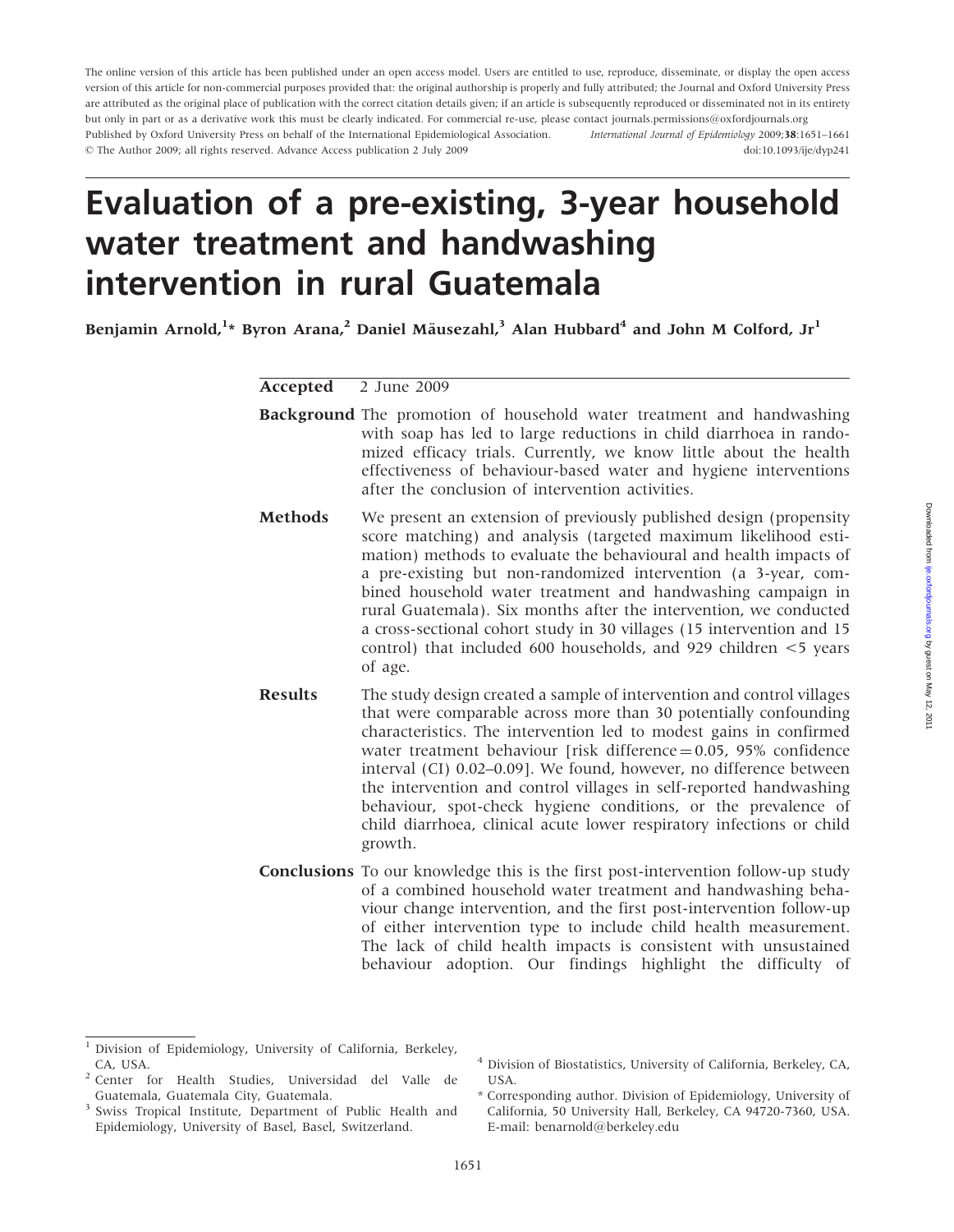implementing behaviour-based household water treatment and handwashing outside of intensive efficacy trials.

Keywords Household water treatment, handwashing, intervention, sustainability, propensity score matching, targeted maximum likelihood, Guatemala

# Introduction

The prevalence of diarrhoea in developing countries has encouraged the development of low-cost, behaviourbased interventions to interrupt diarrhoea-causing pathogen transmission by improving water quality at the point-of-use and by washing hands using soap. Meta-analysis of efficacy studies indicate that household water treatment reduces diarrhoea in children  $\le$  5 years of age by 30–40%,<sup>1–3</sup> and handwashing with soap reduces diarrhoea and acute respiratory infections by  $31$  and  $24\%$ , respectively.<sup>4,5</sup> The child health improvements documented in efficacy studies of the interventions reflect treatment effects in the short term (maximum study duration 12 months), typically under weekly or bi-weekly behavioural reinforcement.

In this article, we evaluate the effectiveness of a 3-year, combined water treatment and handwashing intervention in rural Guatemala through a novel extension of previously published design (propensity score matching) and statistical methods (targeted maximum likelihood estimation).6,7 Between October 2003 and September 2006, two non-governmental organizations, Caritas and Catholic Relief Services, implemented a large household water treatment and handwashing campaign in approximately 90 villages across three municipalities in rural eastern Guatemala. The implementing organizations had oversight from the SODIS Foundation [\(http://](http://) www.fundacionsodis.org). The promoted water treatment methods were boiling, solar disinfection (SODIS) and chlorination using diluted bleach; all having demonstrated health benefits.<sup>2,8</sup> All villages received the same intervention package, and all activities were initiated at the same time. In each intervention village, Caritas technicians introduced the programme to village residents and recruited community-based health promoters for training. The trained health promoters later visited households with children  $\leq 3$  years of age or with pregnant mothers to promote water treatment and handwashing using soap. Promoters educated mothers about proper nutrition for their children, and at the end of each visit gave the family a small ration of rice, beans and oil. The visits were conducted monthly or bimonthly and lasted  $\sim$ 30 min each (see online appendix for additional details; available as supplementary data at IJE online). There exists no formal record of the proportion of eligible households that participated, but technicians on the ground suggest that the majority of

eligible households participated. At the conclusion of the intervention, the implementing organization conducted a survey of participating households and recorded water treatment behaviour based on selfreport. The survey estimated that 70% of participating households regularly used some method of household water treatment (village level participation range: 29– 100%). The SODIS Foundation provided these data at the start of our evaluation.

The primary objective of this study was to revisit households to assess water treatment behaviour, basic hygiene knowledge and practices, and child health 6 months after the conclusion of the intervention. We measured child health using self-reported symptoms of acute diarrhoeal and respiratory illness. We used anthropometric measurements that have demonstrated utility as outcome measures for water and sanitation interventions. $9-11$ 

## Methods

## Study design and population

This study was conducted in the Camotán municipality in the mountainous state of Chiquimula, Guatemala, near the eastern border with Honduras. We used a cross-sectional cohort design with a 7-day retrospective risk period.<sup>12</sup> All data collection followed protocols approved by institutional review boards at the University of California, Berkeley and the Universidad del Valle de Guatemala, and all participants provided informed consent.

Since the intervention was non-randomized and villages were purposely selected by the implementing organizations, intervention villages were likely different, on average, from other villages in the study region. Baseline differences between intervention and control villages could lead to differences in water and hygiene practices and child health, independent of the intervention. To help increase comparability between intervention and control groups, we used restriction and propensity score matching<sup>13</sup> based on pre-intervention characteristics to select intervention and control villages. All study villages intervention and control—were selected in 2007, after the intervention ended. We adapted this selection approach from prospective, non-randomized, community-level intervention studies.6,14,15

We obtained village-level 2002 census data with detailed information about demographics, education,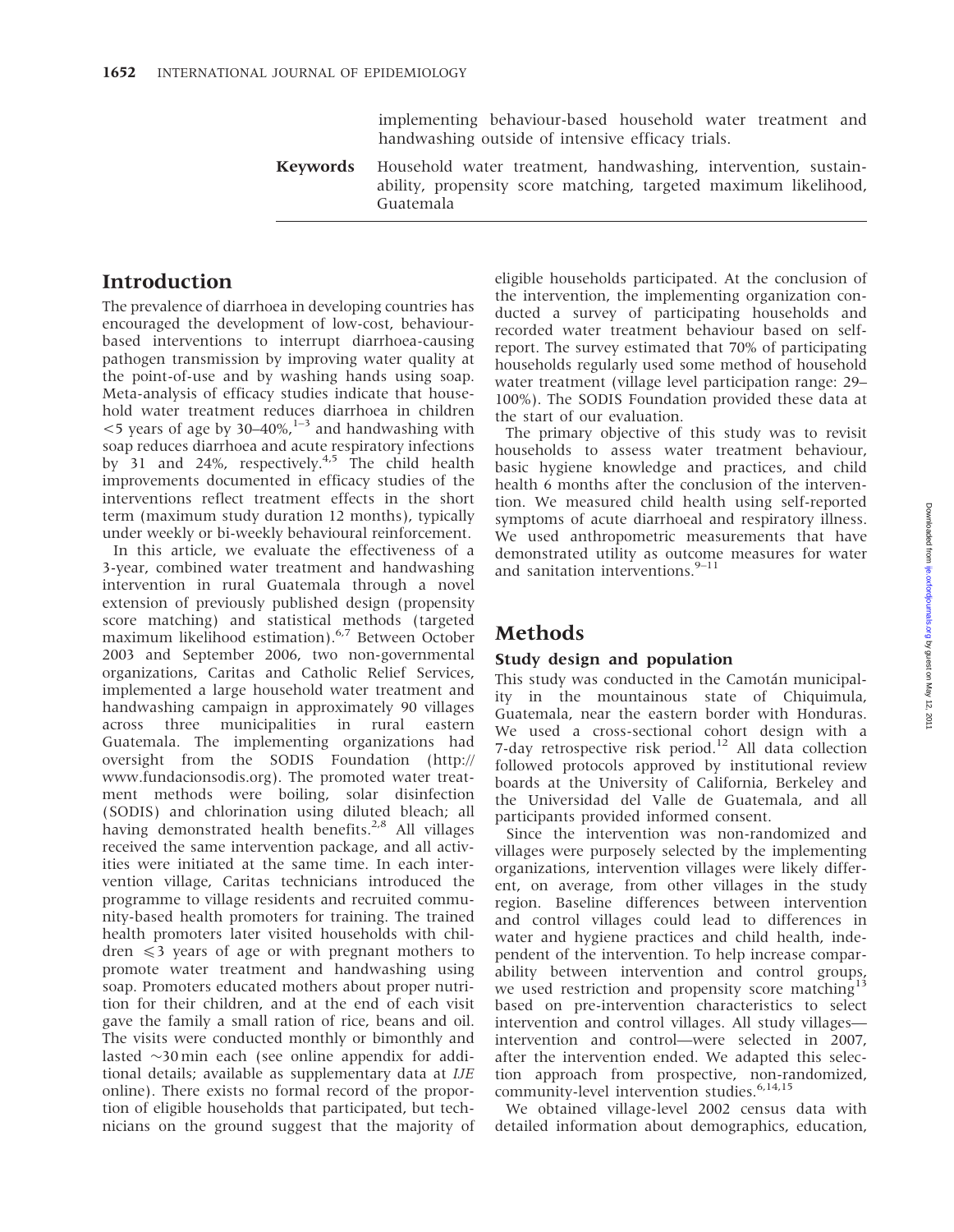housing conditions, water sources and sanitation for 88 villages (30 intervention, 58 control) in the study region.<sup>16</sup> We restricted our sample to villages with at least 50 children <5 years of age to guarantee a sufficient sample in each village. After a rapid assessment, we excluded two additional potential control villages that were qualitatively wealthier and had a large fraction of residents living in the USA sending remittances. This newly generated wealth was not reflected in the 2002 census. Our final sample for the match included 23 intervention villages and 26 potential controls.

We modelled the probability of participation in the behaviour change intervention using a logit model: logit  $[Pr(A = 1 | W)] = \alpha'W$ , where A is an indicator variable equal to 1, if a village participated in the intervention, and 0 otherwise, and W is a vector of characteristics that included the percentages in each village of: males; children <5 years of age; literate females; individuals employed in agriculture; households with private water taps; households with private wells; households with private latrines; households with electricity; and households with soil floors. Additionally, we measured the number of households, people per household and distance to the municipal centre. Importantly, the covariates in W were selected after detailed discussions with program technicians in the implementing organizations, and include information that the organizations used to select intervention villages.

In both the propensity score model used in our design and the targeted maximum likelihood estimation used in our adjusted analyses, one must estimate regressions that are not of direct interest (nuisance parameters), but are necessary to estimate the parameter of interest. The consistency of our estimates is contingent on the consistency of these nuisance parameter estimates. To estimate the nuisance parameters, we used the Deletion/Substitution/Addition (D/S/A) algorithm, which is a flexible model-selection approach that fits polynomial terms and their tensor products using cross-validation.<sup>17</sup> Our D/S/A-selected propensity score model included the covariates as main effects with no interactions after allowing for up to two-way interactions, a maximum quadratic order for each term, and up to 15 total terms.<sup>17</sup> We excluded intervention and control villages outside the region of common support (overlap) on the propensity score.<sup>18</sup> Finally, we matched each intervention village to a control village without replacement, using the linear predictor of the model with nearest neighbour matching. This step resulted in 19 matched pairs. Due to time-in-field constraints, we included the 15 pairs with the closest match in our study.

We selected households within each village, using a stratified systematic sample. Our team used village sketch maps from the municipal planning department to split each village into two geographic strata with roughly equal numbers of houses. Within each

stratum, the field supervisor chose a random start, and the interviewer teams visited every third house until 10 houses were sampled. The inclusion criteria for the study were: (i) at least one child  $\leq$  5 years of age living in the home and (ii) the family had lived in the village since 2003 or earlier (the time of intervention start). If a selected household met our inclusion criteria but the primary caretaker was away, the field team returned two additional times before choosing a replacement household.

#### Data collection and measurement

A team of four trained fieldworkers and a field supervisor conducted household interviews during the dry season between April and June of 2007. The survey instrument was pre-tested and validated over a 2-week period in nearby, non-study villages. We collected household water samples in a random sample of 48 households from eight study villages (four intervention and four control, distributed across major water catchments). Water samples were collected in 100-ml Whirl-Pack<sup>TM</sup> bags in a fashion that mimicked each household's water retrieval practices, and transported in a cooler to the laboratory at the Universidad del Valle de Guatemala for culturing within 20 h of collection. Samples were processed using the Colilert Quantitray 1000 kit (IDEXX Laboratories), and we used a most probable number (MPN) table to quantify Escherichia coli.

The primary health outcomes of our study were diarrhoea, clinical acute lower respiratory-tract infections (ALRI), and child growth measured by height, weight and mid-upper-arm circumference. We collected gastrointestinal and respiratory symptoms over the previous 7 days using a health calendar modelled after Goldman et al.<sup>19</sup> Gastrointestinal and respiratory outcomes were measured using daily longitudinal prevalence<sup>20,21</sup> with 2-day recall after we identified under-reporting of symptoms for recall periods  $>2$  days.<sup>22,23</sup>

#### Self-reported health outcomes

We defined diarrhoea as three or more loose or watery stools in 24 h, or a single stool with blood or mucus.<sup>24</sup> We recorded symptoms of highly credible gastrointestinal illness (HCGI), which includes any of the following four conditions: vomiting, watery diarrhoea, soft diarrhoea and abdominal cramps, or nausea and abdominal cramps.<sup>25</sup> We defined clinical ALRI according to the World Health Organization (WHO) clinical case definition: cough or difficulty breathing with a raised respiratory rate measured with a wristwatch (more than 60 breaths/min in children <60 days old, more than 50 breaths/min for children aged 60–364 days, more than 40 breaths/min for children aged  $1-5$  years).<sup>26</sup>

#### Anthropometrics

All fieldworkers were standardized on anthropometric measurement techniques over 2 days of training, $27$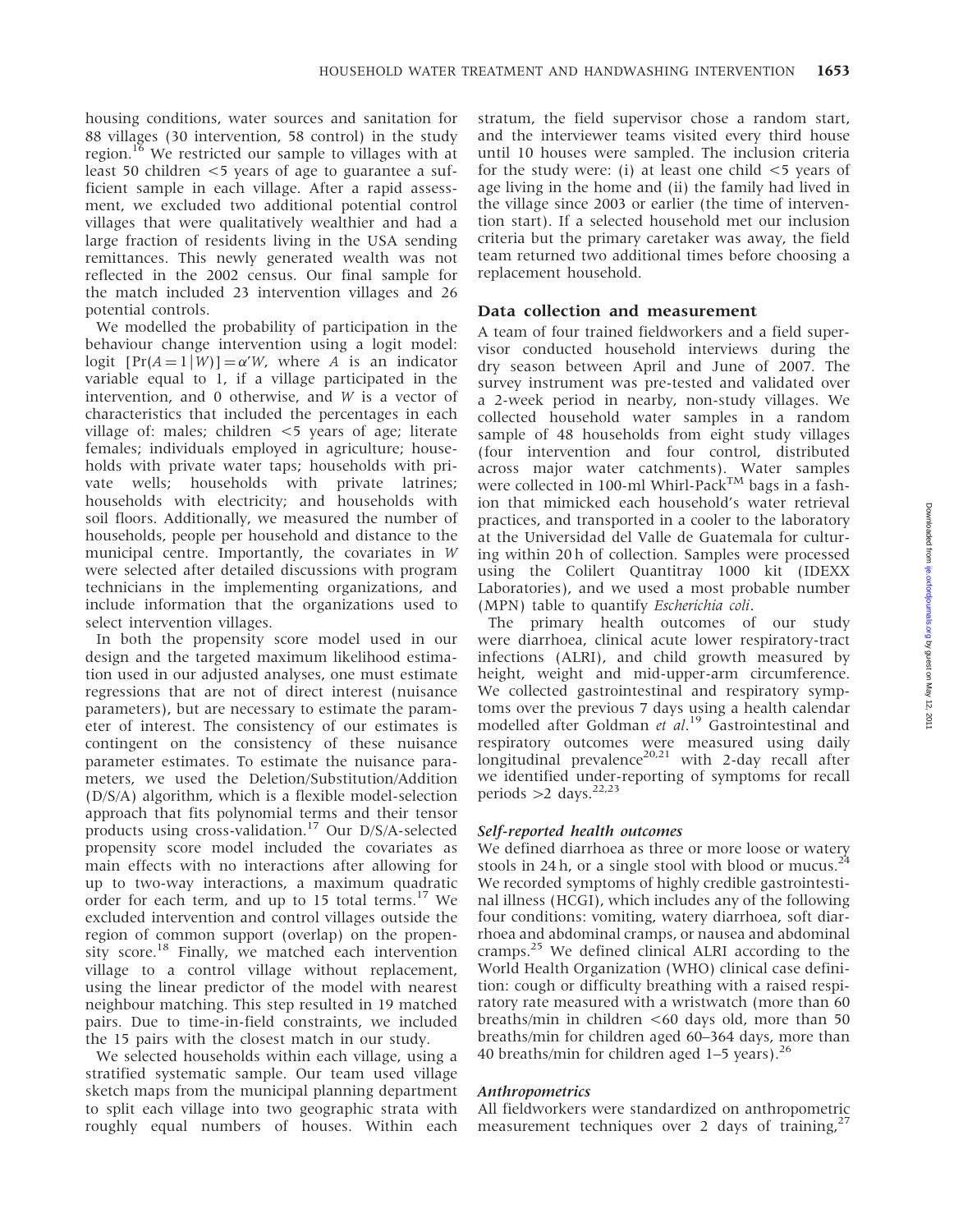and they collected measurements in teams of two. Fieldworkers measured the weight and length of children <2 years of age in the lying position, and children aged 2–5 years standing using infant scales (Tanita 1380, 0.1 kg accuracy) and stadiometers (420 Measure All, 0.1 cm accuracy). Upper-arm circumference was measured for children aged  $\geq 6$  months at the mid-point of the upper right arm using an elastic tape (0.1 cm accuracy).

#### Knowledge and practices

We measured water-treatment practices using selfreported behaviour. Families that reported treating their water were classified as 'confirmed' if they met the three following criteria: (i) reported treating their water in the previous 7 days, (ii) had treated water in their home at the time of the interview and (iii) could produce the materials they used to treat water. Fieldworkers evaluated the presence of treated water based on self-reported information and a sample (not tested) provided by the family. Treatment materials included a designated pot and storage container for boiling water, plastic bottles for SODIS and liquid bleach or chlorine tablets and a designated storage container for chlorine treatment. Interviewers collected self-reported handwashing behaviour by asking an open question to mothers about when they washed their hands in the past 24h and coding answers using five critical times: before cooking, eating, or feeding children and after defecation or changing the baby. Interviewers collected information about hygiene and water storage with discrete spotcheck observations during the interview.

#### Statistical methods

Using daily symptoms reported at the time of the interview, we reconstructed the 48-h retrospective risk period for each child in the study.<sup>12</sup> The parameter of interest for all outcomes is the marginal treatment effect conditional on selection into the study based on restriction and propensity score matching. We estimate the parameter as:

$$
E(Y \mid A = 1, W^*) - E(Y \mid A = 0, W^*)
$$

where Y is the outcome of interest, A is an indicator equal to 1 if a child lives in an intervention village and 0 otherwise, and  $W^*$  is the set of characteristics among intervention villages in the study sample  $(W^*)$  $=W|A=1$ , more than 49 children <5 years of age). Thus, our inference is limited to the set of intervention villages for which there is a comparable control village based on the village selection method. For selfreported health outcomes, we calculated the difference in the daily longitudinal prevalence between the intervention and control groups. We converted the anthropometric measurements to age- and sexspecific Z-scores using a publicly available algorithm that references the 2006 WHO Growth Standards.<sup>28</sup> and calculated the difference in Z-score means.

For self-reported health and anthropometric outcomes, we attempted to improve the efficiency of the estimator and control for potential residual confounding using targeted maximum likelihood estimation (MLE).<sup>7</sup> Non-technical details of our estimation strategy with complete notation and specifications are included in the appendix (available as supplementary data at IJE online). We calculated 95% confidence intervals (CIs) for unadjusted and adjusted estimates using a bootstrap with matched village pairs as the sampling unit to reflect the design and account for correlation between children within villages.

We estimated that a sample of 30 villages with 20 households per village would be sufficient to detect a difference of 5.5 percentage points in the longitudinal prevalence of diarrhoea, assuming a prevalence of 15% in the control group<sup>29</sup> and 80% power.

## Results

#### Village selection and pre-intervention characteristics

The village selection process improved the comparability of intervention and control villages across a range of important, pre-intervention characteristics. Table 1 summarizes pre-intervention covariate means for control and intervention villages, their standardized difference (SD), which is equal to the difference in means in standard deviations and is a useful measure of balance.<sup>14</sup> Before restriction and matching, intervention villages had more households on average (91 vs 55%;  $SD = 67$ ) and a greater proportion of households with tap water (73 vs 53%;  $SD = 47$ ), latrines (61 vs 53%;  $SD = 18$ ) and electricity (61 vs 45%;  $SD = 32$ ). After restriction and matching, balance improved for 7 of 12 covariates (Table 1).

#### Population characteristics

Interviewers visited 30 villages (660 households). Of these, 60 (9.0%) refused to participate in the study: 27/327 (8.3%) in intervention villages and 33/333 (9.9%) in control villages. The final sample included 600 households, 929 children <5 years of age and 1858 child-days of observation. Fieldworkers obtained complete anthropometric measurements for 872 (94%) children.

Intervention and control villages remained well balanced across a wide range of potentially confounding variables in 2007 (Table 2). Of 48 stored water samples, nearly all contained *Escherichia coli*: only two (4%) samples had MPN <1 per 100 ml and the mean (SD)  $log_{10} E.$  coli concentration per 100 ml was 1.975 (0.870) in the control and 2.292 (1.033) in the intervention group. In intervention villages, 147 (49%) of study households reported participating in monthly visits from CRS/Caritas promoters at anytime since 2003 (only 5% of families could remember specific dates—month/year when asked).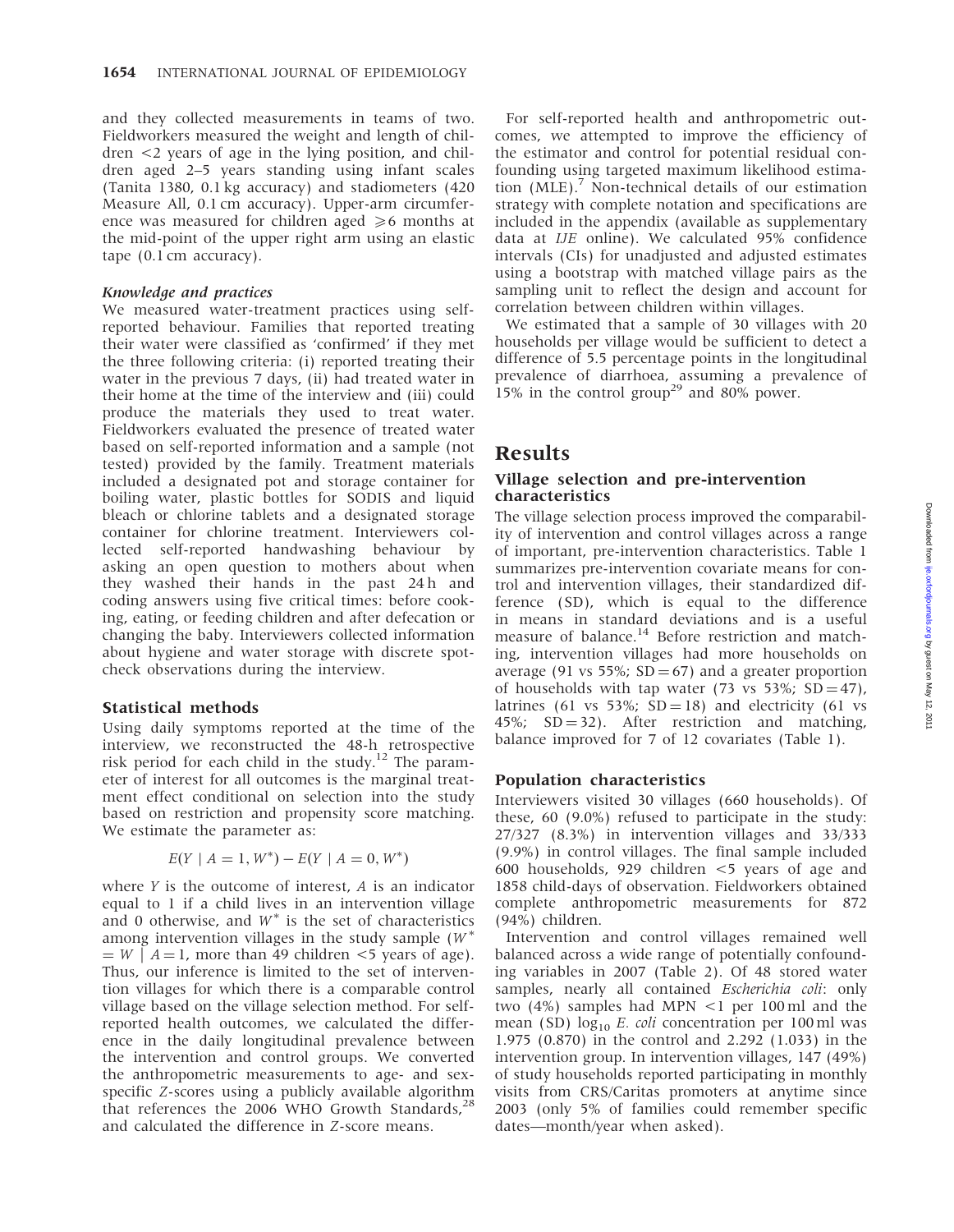|                                   |         | All villages |                 | Study sample |              |                 |  |
|-----------------------------------|---------|--------------|-----------------|--------------|--------------|-----------------|--|
| Mean                              | Control | Intervention | SD <sup>a</sup> | Control      | Intervention | SD <sup>a</sup> |  |
| Male $(\% )$                      | 51.2    | 50.7         | $-1.0$          | 52.2         | 51.6         | $-1.3$          |  |
| Children $\leq$ years of age (%)  | 18.8    | 19.5         | 1.7             | 19.5         | 19.4         | $-0.2$          |  |
| Age $7-14$ that work $(\%)$       | 11.1    | 11.1         | 0.1             | 12.5         | 11.3         | $-3.7$          |  |
| Female literacy (%)               | 42.4    | 41.8         | $-1.2$          | 38.2         | 41.6         | 7.0             |  |
| Work in agriculture $(\%)$        | 85.8    | 89.6         | 12.5            | 88.1         | 90.5         | 8.0             |  |
| Total households                  | 54.5    | 91.0         | 66.6            | 85.8         | 97.9         | 28.3            |  |
| Houses with tap water $(\%)$      | 52.5    | 73.3         | 47.0            | 59.8         | 67.8         | 17.2            |  |
| Houses with latrine $(\%)$        | 52.6    | 61.3         | 17.8            | 45.4         | 63.3         | 37.2            |  |
| Houses with electricity (%)       | 45.3    | 60.8         | 31.8            | 46.9         | 55.1         | 16.5            |  |
| Houses with soil floors $(\%)$    | 75.0    | 80.5         | 14.0            | 79.2         | 79.4         | 0.5             |  |
| Houses with thatched roofs (%)    | 44.8    | 49.8         | 9.8             | 47.6         | 48.9         | 2.8             |  |
| Distance to municipal centre (km) | 18.9    | 16.2         | $-28.0$         | 19.0         | 15.7         | $-32.7$         |  |
| Number of villages                | 58      | 30           |                 | 15           | 15           |                 |  |
| Number of households              | 3160    | 2731         |                 | 1287         | 1469         |                 |  |

Table 1 Summary of pre-intervention characteristics before and after village-selection, Camotán, Guatemala, Census 2002

a The standardized difference is equal to the difference in standard deviation of the mean (I–C) multiplied by 100. It. is calculated as  $(\mu_I - \mu_C)/[(S_1^2 + S_C^2)/2]^{1/2} \times 100$ . For example, a difference of 1 standard deviation is equal to 100. A value of zero indicates equality of the means.

## Knowledge and practice outcomes

Overall, 85% of study households were satisfied with their drinking-water quality, but only 65% of respondents believed their drinking water was clean. The proportion of participating families in intervention villages reporting water treatment dropped from 70% at the end of the intervention to 37% 6 months later. Households in intervention villages were more likely to treat their water than control households based on self-reported activity [33.3 vs 21.0%; Risk Difference  $(RD) = 0.12$ , 95% CI 0.01–0.24], and based on confirmed water treatment activity at the time of the visit (8.7 vs  $3.3\%$ ; RD = 0.05, 0.01–0.10) (Table 3). The primary reason families gave for not treating their water was that it was already clean (48%), followed by bad taste (14%), not interested (11%) and no time (7%).

We did not observe differences between intervention and control groups in self-reported handwashing behaviour, or spot-check observations of hygienic conditions (Table 4). Soap was present in most homes (90%), and its use was similar in intervention and control villages  $(RD = 0.03, -0.05$  to 0.11).

## Child health

In children <5 years of age, the daily longitudinal prevalence of diarrhoea and HCGI during the measurement period was 11.9 and 12.6%, respectively. Intervention and control groups did not differ in diarrhoea [Longitudinal Prevalence Difference  $(LPD) = 0.004$ , 95% CI –0.051 to 0.058] or HCGI  $(LPD = 0.005, -0.054$  to 0.065) (Table 5). Respiratory illness was common among children in the study: the daily longitudinal prevalence of cough or difficulty breathing was 30.0% and clinical ALRI was 6.9%. We observed no differences between the intervention and control groups in the longitudinal prevalence of cough or difficulty breathing  $(LPD = 0.012, -0.097)$  to 0.137) or ALRI (LPD = 0.019,  $-0.028$  to 0.078).

Study children were generally well nourished but, consistent with our acute self-reported health outcomes, we found no differences in anthropometric measures between children living in intervention and control villages (Table 6). Adjustment for a large set of potential confounding variables using targeted maximum likelihood did not change the unadjusted results (see appendix, available as supplementary data at IJE online).

## **Discussion**

To our knowledge, this is the first post-intervention follow-up study of a combined household water treatment and handwashing behaviour change intervention, and the first to extend propensity score matching and targeted maximum likelihood estimation to the design and analysis of a pre-existing intervention. The absence of child health impacts is consistent with the modest improvement we observed in water treatment behaviour (Table 3), no detectable differences in handwashing behaviour, and highly contaminated living environments (Table 4). These findings are consistent with efficacy trials of household water treatment that have found that health impacts are contingent on compliance. $2.3$  The large difference between self-reported and confirmed water treatment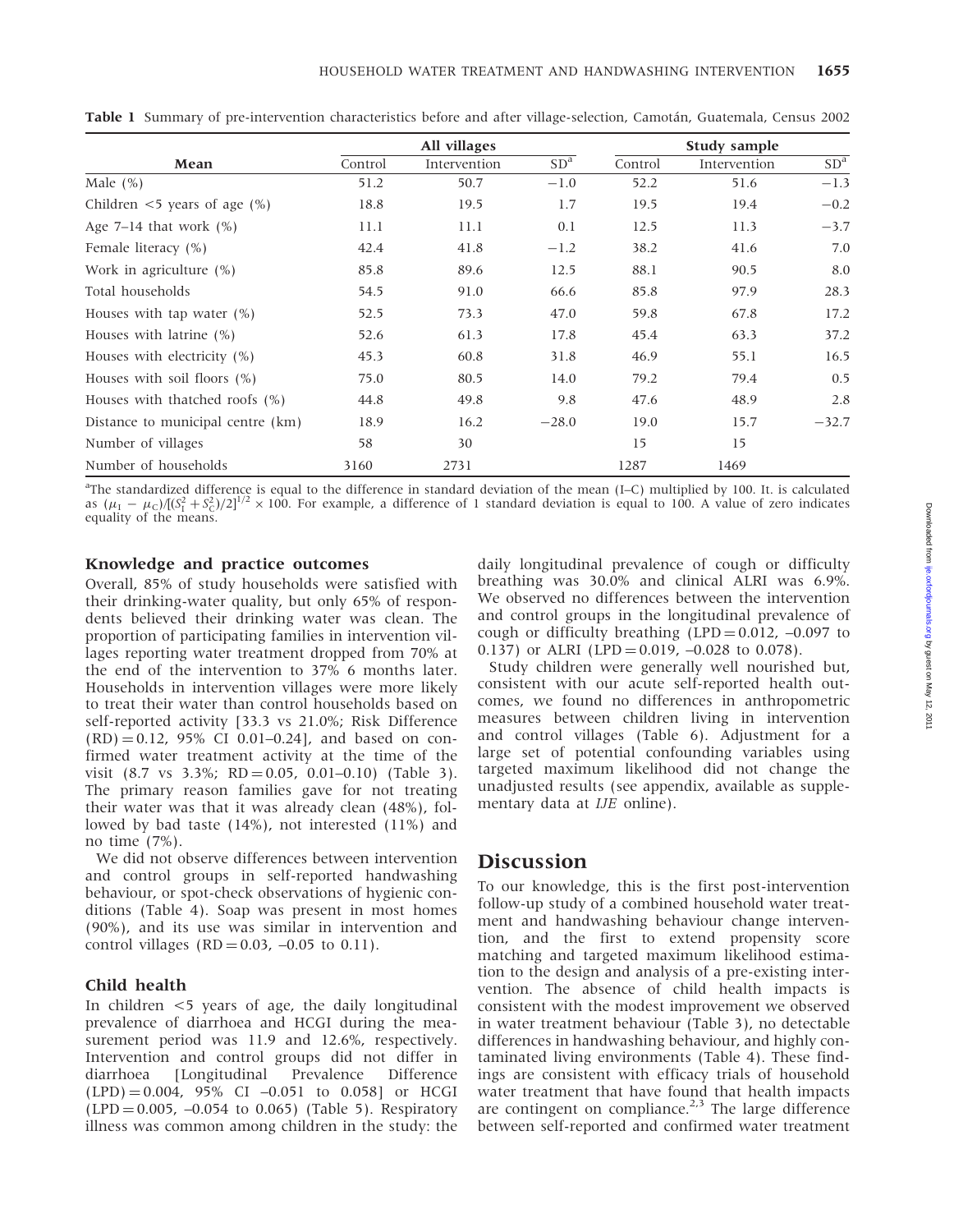| Table 2 Summary of post-intervention characteristics and measures of balance following a 3-year point-of-use water |  |  |  |  |
|--------------------------------------------------------------------------------------------------------------------|--|--|--|--|
| treatment and handwashing intervention, Camotán, Guatemala, 2007                                                   |  |  |  |  |

| Mean                                          |           |           | Control Intervention Standardized difference <sup>a</sup> Variance Ratio <sup>b</sup> |          |  |
|-----------------------------------------------|-----------|-----------|---------------------------------------------------------------------------------------|----------|--|
| <b>Child characteristics</b>                  | $n = 455$ | $n = 474$ |                                                                                       |          |  |
| Male $(\% )$                                  | 50.3      | 54.4      | 8.21                                                                                  | 0.99     |  |
| Age (months)                                  | 30.5      | 28.2      | $-13.56$                                                                              | 0.98     |  |
| Total months breastfed                        | 16.4      | 15.1      | $-17.22$                                                                              | 0.91     |  |
| Mother's characteristics                      | $n = 300$ | $n = 300$ |                                                                                       |          |  |
| Age (years)                                   | 30.5      | 29.7      | $-9.64$                                                                               | 0.83     |  |
| Currently pregnant (%)                        | 11.0      | 12.7      | 5.15                                                                                  | 1.13     |  |
| Works for money (%)                           | 11.3      | 16.0      | 13.59                                                                                 | 1.34     |  |
| Literate $(\% )$                              | 25.0      | 28.7      | 8.27                                                                                  | 1.09     |  |
| Leaves village more than once per week $(\%)$ | 38.5      | 28.1      | $-10.90$                                                                              | 0.84     |  |
| Household characteristics                     | $n = 300$ | $n = 300$ |                                                                                       |          |  |
| Total persons living in home                  | 6.8       | 7.0       | 8.41                                                                                  | 1.25     |  |
| Number of children <15 years old              | 3.7       | 4.0       | 11.74                                                                                 | 1.26     |  |
| Number of children <5 years old               | 1.5       | 1.6       | 10.00                                                                                 | 1.05     |  |
| Electricity $(\% )$                           | 43.7      | 55.3      | 23.46                                                                                 | 1.00     |  |
| Dirt floor $(\%)$                             | 67.0      | 61.7      | $-11.13$                                                                              | 1.07     |  |
| Thatch roof $(\%)$                            | 25.3      | 25.0      | $-0.77$                                                                               | 0.99     |  |
| Home ownership $(\%)$                         | 95.3      | 92.7      | $-11.23$                                                                              | 1.53     |  |
| Land ownership $(\%)$                         | 51.3      | 49.7      | $-3.33$                                                                               | 1.00     |  |
| Use banking services (%)                      | 8.7       | 7.3       | $-4.91$                                                                               | 0.86     |  |
| Have relatives in USA $(%)$                   | 13.3      | 11.0      | $-7.13$                                                                               | 0.85     |  |
| Have relatives in the capital $(\%)$          | 17.0      | 16.3      | $-1.79$                                                                               | 0.97     |  |
| Durable good ownership (%)                    |           |           |                                                                                       |          |  |
| Refrigerator                                  | 9.7       | 6.3       | $-12.29$                                                                              | 0.68     |  |
| Radio                                         | 81.0      | 83.7      | 6.98                                                                                  | 0.89     |  |
| Television                                    | 14.3      | 13.3      | $-2.89$                                                                               | 0.94     |  |
| Mobile phone                                  | 28.3      | 35.3      | 15.04                                                                                 | 1.13     |  |
| Bicycle                                       | 7.0       | 15.0      | 25.74                                                                                 | 1.96     |  |
| Automobile                                    | 3.7       | 4.0       | 1.73                                                                                  | 1.09     |  |
| Water supply                                  |           |           |                                                                                       |          |  |
| Primary water source (%)                      |           |           |                                                                                       |          |  |
| Private tap                                   | 67.3      | 66.0      | $-2.82$                                                                               | 1.02     |  |
| Public tap                                    | 8.7       | 9.0       | 1.17                                                                                  | 1.03     |  |
| Public well                                   | $8.0\,$   | 4.7       | $-13.70$                                                                              | $0.60\,$ |  |
| Spring                                        | 12.3      | 10.7      | $-5.22$                                                                               | 0.88     |  |
| Surface water (river/lake)                    | 3.0       | 8.3       | 23.18                                                                                 | 2.63     |  |
| Other                                         | 0.7       | 1.3       | 6.69                                                                                  | 1.99     |  |
| Minutes per day retrieving water              | 26.9      | 29.5      | 3.84                                                                                  | 1.09     |  |
| Satisfied with water quantity (%)             | 81.0      | 73.3      | $-18.31$                                                                              | 1.27     |  |
| Sanitation                                    |           |           |                                                                                       |          |  |
| Latrine ownership $(\%)$                      | 55.3      | 64.0      | 17.71                                                                                 | 0.93     |  |
| Animals in living vicinity of house (%)       |           |           |                                                                                       |          |  |
| Pigs                                          | 42.3      | 56.0      | 27.55                                                                                 | 1.01     |  |
| Chickens/ducks                                | 94.7      | 95.0      | 1.50                                                                                  | 0.94     |  |
| Dogs/cats                                     | 92.7      | 93.3      | 2.61                                                                                  | 0.92     |  |
| Cows/horses/mules/donkeys                     | 14.3      | $9.0\,$   | $-16.64$                                                                              | 0.67     |  |

<sup>a</sup>The standardised difference is equal to the difference in standard deviation of the mean (I–C) multiplied by 100. It is calculated as  $(\mu_1 - \mu_c)/[(S_1^2 + S_c^2)/2]^{1/2} \times 100$ . For example, a difference of 1 standard deviat

of the means.<br><sup>b</sup>The variance ratio is equal to  $S_1^2/S_C^2$ . A value of 1 indicates equal variance.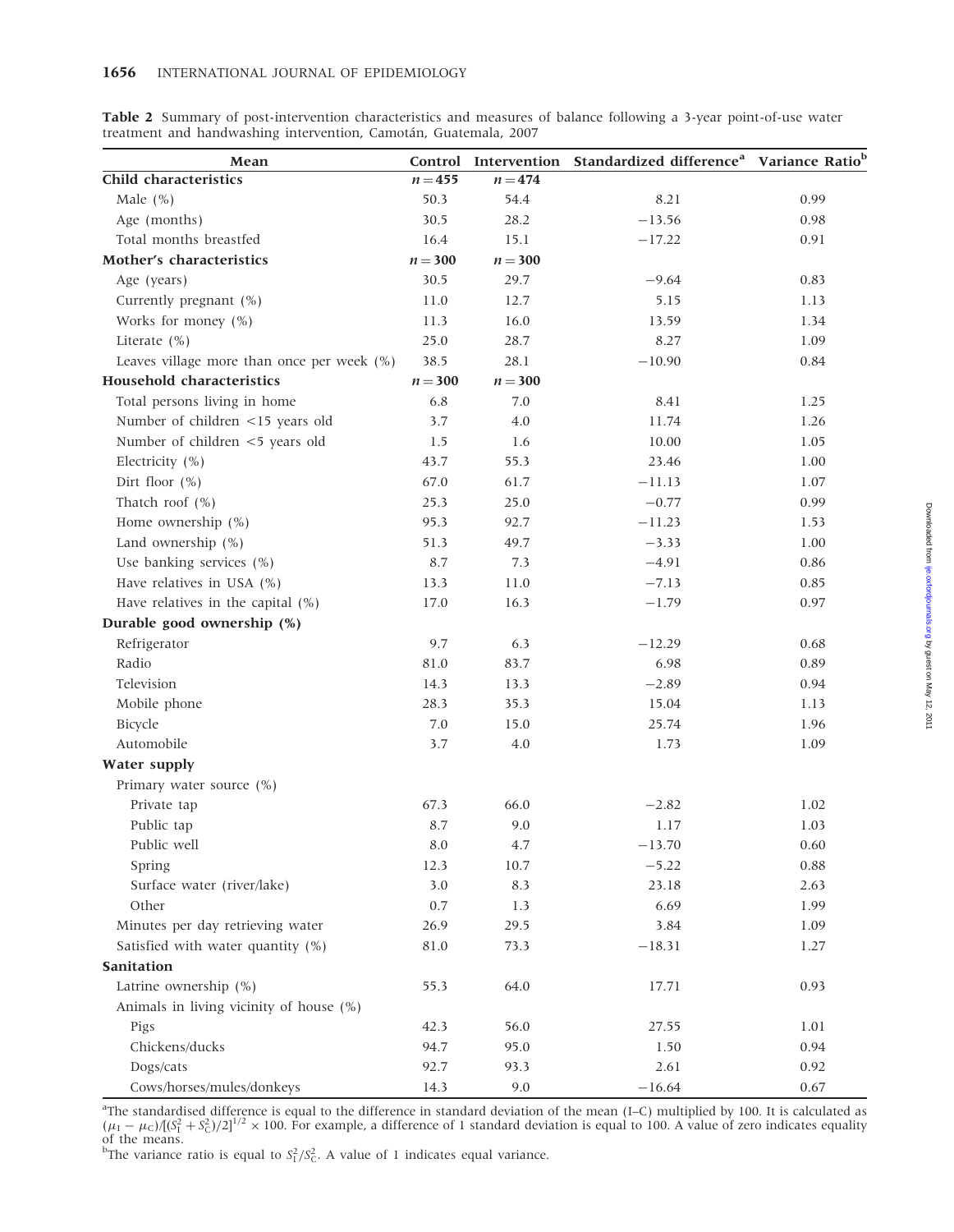|                                        |                  | Control | Intervention     |        | RD    |                                |
|----------------------------------------|------------------|---------|------------------|--------|-------|--------------------------------|
| <b>Outcome</b>                         | $\boldsymbol{n}$ | (%)     | $\boldsymbol{n}$ | (%)    |       | $(95\% \text{ CI})^{\text{a}}$ |
| Water storage practices                |                  |         |                  |        |       |                                |
| Stores drinking water in home          | 241              | (80.3)  | 242              | (80.7) | 0.003 | $(-0.07 \text{ to } 0.08)$     |
| Exclusively covered or narrow mouth    | 182              | (60.7)  | 188              | (62.7) | 0.020 | $(-0.06 \text{ to } 0.10)$     |
| Exclusively covered                    | 174              | (58.0)  | 187              | (62.3) | 0.043 | $(-0.04 \text{ to } 0.12)$     |
| Self-reported water treatment          |                  |         |                  |        |       |                                |
| Any method                             | 63               | (21.0)  | 100              | (33.3) | 0.123 | $(0.00 \text{ to } 0.24)$      |
| <b>Boiling</b>                         | 50               | (16.7)  | 60               | (20.0) | 0.033 | $(-0.07 \text{ to } 0.14)$     |
| SODIS                                  | $\mathbf{0}$     | (0.0)   | 39               | (13.0) | 0.130 | $(0.07 \text{ to } 0.19)$      |
| Chlorine                               | 12               | (4.0)   | 15               | 5.0)   | 0.010 | $(-0.02 \text{ to } 0.04)$     |
| Confirmed water treatment <sup>b</sup> |                  |         |                  |        |       |                                |
| Any method                             | 10               | (3.3)   | 26               | (8.7)  | 0.053 | $(0.02 \text{ to } 0.09)$      |
| Boiling                                | 8                | (2.7)   | 15               | (5.0)  | 0.023 | $(0.00 \text{ to } 0.05)$      |
| SODIS                                  | $\mathbf{0}$     | (0.0)   | 11               | (3.7)  | 0.037 | $(0.01 \text{ to } 0.06)$      |
| Chlorine                               | 2                | (0.7)   | 3                | (1.0)  | 0.003 | $(-0.01 \text{ to } 0.02)$     |

Table 3 Water storage and treatment practices following a 3-year point-of-use water treatment and handwashing intervention, Camotán, Guatemala, 2007

<sup>a</sup>95% CI calculated by bootstrap resampling matched village pairs with 1000 iterations.

bWater treatment was confirmed if the family (i) self-reported treating water in the previous 7 days, (ii) had treated water at the time of the interview and (iii) could produce the materials they used to treat water.

 $n = 300$  intervention and  $n = 300$  control households.

Table 4 Handwashing and hygiene conditions following a 3-year point-of-use water treatment and handwashing intervention, Camotán, Guatemala, 2007

|                                        |                  | Control |                  | Intervention |          | RD                             |  |  |
|----------------------------------------|------------------|---------|------------------|--------------|----------|--------------------------------|--|--|
| <b>Outcome</b>                         | $\boldsymbol{n}$ | $(\%)$  | $\boldsymbol{n}$ | (% )         |          | $(95\% \text{ CI})^{\text{a}}$ |  |  |
| Self-reported handwashing <sup>b</sup> |                  |         |                  |              |          |                                |  |  |
| Before cooking                         | 243              | (81.0)  | 232              | (77.3)       | $-0.037$ | $(-0.11 \text{ to } 0.04)$     |  |  |
| Before eating                          | 100              | (33.3)  | 101              | (33.7)       | 0.003    | $(-0.09 \text{ to } 0.09)$     |  |  |
| Before feeding children                | 61               | (20.3)  | 49               | (16.3)       | $-0.040$ | $(-0.14 \text{ to } 0.06)$     |  |  |
| After defaecation                      | 157              | (52.3)  | 152              | (50.7)       | $-0.017$ | $(-0.12 \text{ to } 0.09)$     |  |  |
| After changing baby                    | 38               | (12.7)  | 38               | (12.7)       | 0.000    | $(-0.10 \text{ to } 0.10)$     |  |  |
| Spot-check observations                |                  |         |                  |              |          |                                |  |  |
| Mother's hands are clean               | 271              | (90.3)  | 267              | (89.0)       | $-0.013$ | $(-0.07 \text{ to } 0.04)$     |  |  |
| Mother's nails are clean               | 220              | (73.3)  | 216              | (72.0)       | $-0.013$ | $(-0.10 \text{ to } 0.08)$     |  |  |
| Can produce a bar of soap              | 266              | (88.7)  | 275              | (91.7)       | 0.030    | $(-0.05 \text{ to } 0.11)$     |  |  |
| Bar of soap is in plain view           | 170              | (56.7)  | 177              | (59.0)       | 0.023    | $(-0.07 \text{ to } 0.12)$     |  |  |
| Food is covered                        | 160              | (53.3)  | 167              | (55.7)       | 0.023    | $(-0.11 \text{ to } 0.16)$     |  |  |
| Garbage present inside home            | 173              | (57.7)  | 142              | (47.3)       | $-0.103$ | $(-0.23 \text{ to } 0.02)$     |  |  |
| Feces observed in living area          | 211              | (70.3)  | 231              | (77.0)       | 0.067    | $(-0.05 \text{ to } 0.18)$     |  |  |

<sup>a</sup>95% CI calculated by bootstrap resampling matched village pairs with 1000 iterations.

<sup>b</sup>Responses to an open-ended question about handwashing in the 24 h before the interview.

 $n = 300$  intervention and  $n = 300$  control households.

(Table 3) suggests that self-reported water treatment behaviour overestimates actual practice. Schmidt and Cairncross recently outlined the problems of selfreported health outcomes in non-blinded studies of household water treatment.<sup>30</sup> Our self-reported health outcomes likely suffer from less reporting bias

because we do not have frequent, repeated visits, we used a health calendar to collect symptoms, and we minimized recall to 48 h. Our objective anthropometric outcomes are an important complement to the selfreported outcomes, and the null treatments effect is consistent across all outcomes.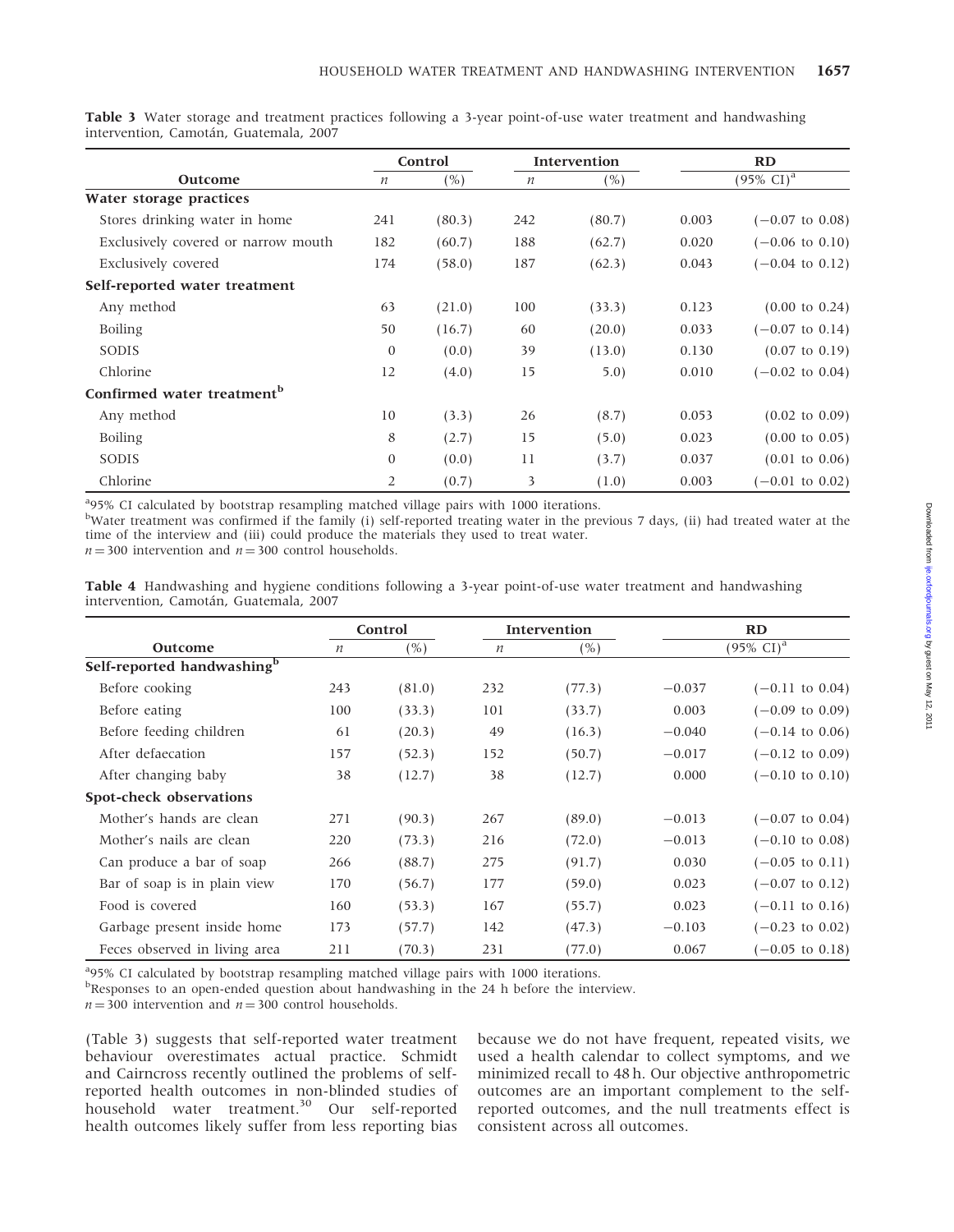|                               | Control                 |                    | Intervention            |                    |                                    |
|-------------------------------|-------------------------|--------------------|-------------------------|--------------------|------------------------------------|
| <b>Outcome</b>                | Days of<br>observations | Days of<br>illness | Days of<br>observations | Days of<br>illness | LPD $(95\% \text{ CI})^{\text{a}}$ |
| Diarrhoea                     | 910                     | 107                | 948                     | 115                | $0.004$ (-0.051 to 0.058)          |
| HCGI                          | 910                     | 113                | 948                     | 122                | $0.005$ ( $-0.054$ to $0.065$ )    |
| Cough or difficulty breathing | 910                     | 268                | 948                     | 291                | $0.012$ (-0.097 to 0.137)          |
| Congestion or eoryza          | 910                     | 144                | 948                     | 173                | $0.024$ (-0.026 to 0.071)          |
| ALRI                          | 910                     | 54                 | 948                     | 71                 | $0.019$ (-0.028 to 0.078)          |

Table 5 Days of observation, days of illness and difference in longitudinal prevalence in children <5 years of age following a 3-year point-of-use water treatment and handwashing intervention, Camotán, Guatemala, 2007

a<sub>95%</sub> Confidence Intervals calculated by bootstrap resampling matched village pairs with 1000 iterations.

Table 6 Anthropometric measurements in children <5 years of age following a 3-year point-of-use water treatment and handwashing intervention, Camotán, Guatemala, 2007

|                             | Control |          |         | Intervention     |          |         | <b>Difference</b>              |                              |  |
|-----------------------------|---------|----------|---------|------------------|----------|---------|--------------------------------|------------------------------|--|
| Z-score <sup>a</sup>        | п       | Mean     | (SD)    | $\boldsymbol{n}$ | Mean     | (SD)    | $(95\% \text{ CI})^{\text{D}}$ |                              |  |
| Weight                      | 423     | $-1.312$ | (1.325) | 453              | $-1.365$ | (1.219) | $-0.053$                       | $(-0.331$ to 0.206)          |  |
| Height                      | 424     | $-2.177$ | (1.880) | 453              | $-2.136$ | (1.596) | 0.041                          | $(-0.305 \text{ to } 0.326)$ |  |
| Weight-for-height           | 421     | $-0.122$ | 1.728   | 451              | $-0.187$ | (1.421) | $-0.066$                       | $(-0.248 \text{ to } 0.124)$ |  |
| Mid-upper-arm circumference | 401     | 0.348    | (0.884) | 426              | 0.335    | (0.825) | $-0.014$                       | $(-0.166 \text{ to } 0.145)$ |  |

<sup>a</sup>Z-scores were calculated using a standard WHO Stata algorithm and 2006 world reference data. b95% CIs calculated by bootstrap resampling matched village pairs with 1000 iterations.

Our confirmed water treatment adoption in intervention households (9%) is lower than water treatment adoption reported after a CARE/Madagascar Safe Water System (SWS) campaign, which promoted chlorine treatment with safe storage. Ram et al. found that 54% (29/54) of households had detectable free chlorine in their stored water 18 months after the campaign.<sup>31</sup> Parker et al. also report higher sustained adoption after a clinic-based SWS and handwashing intervention: 71% (36/51) of households had detectable free chlorine 1 year after the intervention.<sup>32</sup> Our water treatment behaviour results are consistent with Luby et al., who found 5% (22/462) of households regularly treating their water 6 months after the completion of a year-long household flocculent-disinfectant intervention trial in Guatemala.<sup>33</sup> Our handwashing and hygiene findings suggest that the presence of soap is common even in the absence of heightened promotion, but that self-reported handwashing remains infrequent around all key activities except cooking (Table 4). This finding contrasts with two earlier studies that report sustained handwashing behaviour change many years after short-duration interventions, though neither study included an adequate control group.34,35

Our results demonstrate that with available preintervention secondary data, the careful selection of a study population in the design stage can greatly improve the baseline comparability of intervention and control groups in the evaluation of a pre-existing intervention. Prospective, randomized designs have implemented pair matching on one or two variables

such as baseline illness or community size to help improve the comparability of treatment arms.<sup>36</sup> The limitation of one- or two-variable matching in non-randomized designs is that implementing organizations usually rely on many (or ill-defined) characteristics to choose intervention recipients, and matching on one or two covariates is unlikely to balance a large set of potential confounders. Propensity score matching simplifies multivariate matching by accommodating continuous covariates and reducing a large set of matching characteristics to a single scalar. Restriction and matching limit inference to the population ultimately included in the study, but when interventions are targeted to a subset of the population, making inference to segments of the population that do not share characteristics with those treated must rely on extrapolation.

There are limitations to our study. Our design does not include baseline outcome measurement. It is possible that intervention villages were in worse health condition than controls before the intervention, and that their health improved to control levels by 2007. We think this scenario is unlikely given the limited behaviour change we observed and the comparability of intervention and control villages across a broad range of demographic, socio-economic and environmental characteristics in both 2002 and 2007. Secondly, we only measured outcomes at one point in time, and it is possible that we misclassified families with respect to behaviour and illness, since these characteristics likely vary over time. We attempted to reduce misclassification by using measures of water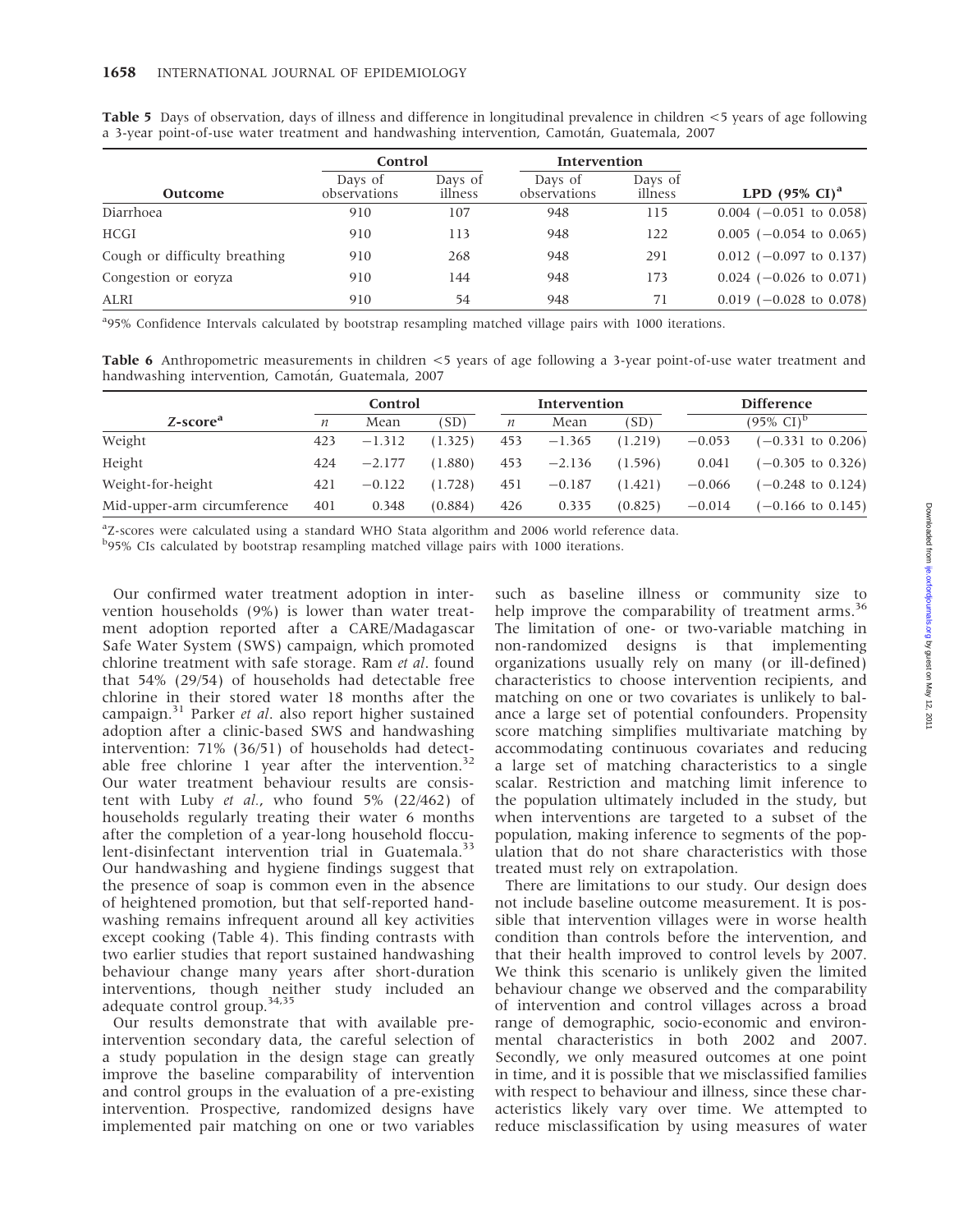treatment and hygiene that did not change rapidly over time, and by supplementing self-reported health outcomes with anthropometric measurements. Thirdly, only 49% of intervention households reported participating in the intervention. This modest participation rate may have diluted the treatment effect sufficiently to lead to a null finding with respect to effectiveness but is itself an important finding with respect to future implementation. Comparing the subgroup of participating intervention households to nonparticipants in unadjusted and adjusted analyses did not change our conclusions (see appendix available as supplementary data at IJE online).

A final limitation is that our cross-sectional measurement does not ultimately resolve whether the intervention was sustainable. Two scenarios are consistent with our results: (i) the intervention successfully increased water treatment behaviour among participating families, but the new behaviours were not sustained after intervention completion, or (ii) the intervention never led to behaviour change and there was nothing to sustain. The only available reference point to evaluate these scenarios was an end-of-intervention survey conducted by the implementing organization in which 70% of participating households in our study villages reported consistent household water treatment. Whereas this estimate is likely biased upward, in our survey 6 months after the intervention, 33% of intervention village households self-reported that they treat their water, a measurement prone to similar upward bias (Table 3). Taken together, these measurements suggest that water treatment likely tapered off after activities ceased. Future studies could address sustainability more rigorously by collecting measurements at the end of the intervention period followed by identical measures later to capture changes over time.

# Conclusion

Six months after a 3-year intervention in rural Guatemala we observed minimal sustained water

treatment and handwashing behaviour, which consequently led to no impacts on acute gastrointestinal, respiratory or anthropometric measures. Our findings highlight the difficulty of achieving sustained new behaviour adoption in the context of non-research intervention campaigns. Future research in this sector should focus on identifying techniques to improve and sustain behaviour adoption that implementing organizations can use in development programs. Our study design provides a useful template for effectiveness evaluations of pre-existing intervention campaigns initiated outside of formal research activities.

# Supplementary Data

Supplementary data are available at IJE online.

# Funding

Institute for Public Health and Water Research [\(http://](http://) www.ipwr.org). Funding to pay the Open Access publication charges for this article was provided by The Berkeley Research Impact Initiative (BRII).

## Acknowledgements

The authors gratefully acknowledge Nazario Lopez and the interviewer team for long hours in the field, and Maricruz Alvarez for all laboratory analyses. Rodrigo Gramajo Rodriguez and Andri Christen provided valuable input into the questionnaire design and its translation. Fundación SODIS personnel Matthias Saladin and Alvaro Solano, and former Caritas personnel Marina de Lantán, Edna Mendoza and Carlos Miguel Loyo provided important information about the intervention and input into the questionnaire. Jan Hattendorf provided valuable comments on a draft of this manuscript.

Conflict of interest: None declared.

## KEY MESSAGES

- Six months after a 3-year intervention that promoted household water treatment and handwashing with soap in rural Guatemala, we measured behavioural and child health outcomes in 600 households from 15 intervention and 15 matched control villages.
- We found that 9% of intervention households treat their water compared with 3% in control villages.
- Self-reported handwashing behaviour and observed hygienic conditions were similarly poor in both intervention and control villages.
- Consistent with the low sustained behaviour adoption, we found no difference between intervention and control villages in child diarrhoea, respiratory infections or growth.
- Our findings highlight the difficulty of sustaining behaviour-based interventions outside of controlled efficacy trials.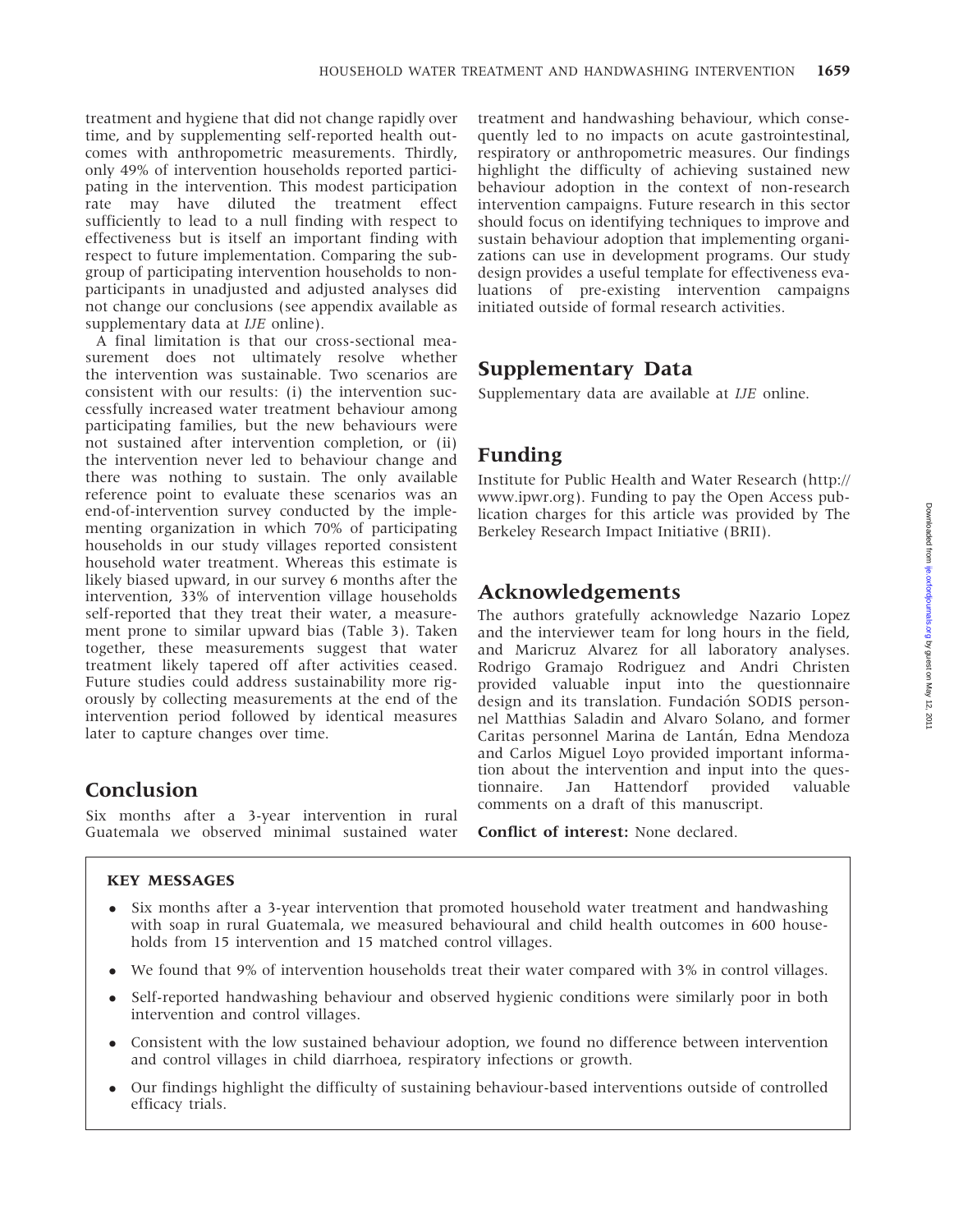## References

- <sup>1</sup> Fewtrell L, Kaufmann RB, Kay D, Enanoria W, Haller L, Colford JM Jr. Water, sanitation, and hygiene interventions to reduce diarrhoea in less developed countries: a systematic review and meta-analysis. Lancet Infect Dis 2005;5:42–52.
- <sup>2</sup> Clasen T, Schmidt WP, Rabie T, Roberts I, Cairncross S. Interventions to improve water quality for preventing diarrhoea: systematic review and meta-analysis. Br Med J 2007;334:782.
- <sup>3</sup> Arnold BF, Colford JM Jr. Treating water with chlorine at point-of-use to improve water quality and reduce child diarrhea in developing countries: a systematic review and meta-analysis. Am J Trop Med Hyg 2007;76:354–64.
- <sup>4</sup> Ejemot RI, Ehiri JE, Meremikwu MM, Critchley JA. Hand washing for preventing diarrhoea. Cochrane Database Syst Rev Issue 1. Art. No.: CD004265. DOI: 10.1002/14651858.CD004265.pub2. (online at:<http://> www.cochrane.org/reviews/en/ab004265.html).
- <sup>5</sup> Rabie T, Curtis V. Handwashing and risk of respiratory infections: a quantitative systematic review. Trop Med Int Health 2006;11:258–67.
- <sup>6</sup> Preisser JS, Young ML, Zaccaro DJ, Wolfson M. An integrated population-averaged approach to the design, analysis and sample size determination of cluster-unit trials. Stat Med 2003;22:1235-54.
- <sup>7</sup> van der Laan M, Rubin D. Targeted Maximum Likelihood Learning. Int J Biostatistics 2006;2:1-38.
- <sup>8</sup> Vanderslice J, Briscoe J. All coliforms are not created equal – a comparison of the effects of water source and in-house water contamination on infantile diarrheal disease. Water Resour Res 1993;29:1983–95.
- <sup>9</sup> Esrey SA, Habicht JP, Casella G. The complementary effect of latrines and increased water usage on the growth of infants in rural Lesotho. Am J Epidemiol 1992;135:659-66.
- <sup>10</sup> Esrey SA. Water, waste, and well-being: a multicountry study. Am J Epidemiol 1996;143:608-23.
- <sup>11</sup> Checkley W, Gilman RH, Black RE et al. Effect of water and sanitation on childhood health in a poor Peruvian peri-urban community. Lancet 2004;363:112-18.
- <sup>12</sup> Hudson JI, Pope HG Jr, Glynn RJ. The cross-sectional cohort study: an underutilized design. Epidemiology 2005; 16:355–59.
- <sup>13</sup> Rosenbaum PR, Rubin DB. The central role of the propensity score in observational studies for causal effects. Biometrika 1983;70:41–55.
- <sup>14</sup> Rubin DB. The design versus the analysis of observational studies for causal effects: parallels with the design of randomized trials. Stat Med 2007;26:20-36.
- <sup>15</sup> Pattanayak SK, Poulos C, Yang JC, Patil SR, Wendland KJ. Of taps and toilets: quasi-experimental protocol for evaluating community-demand-driven projects. J Water Health 2009;7:434–51.
- <sup>16</sup> INE. Censos Nacionales XI de Poblacion y VI de Habitacion, Guatemala 2002. Instituto Nacional de Estadística, 2002.
- <sup>17</sup> Sinisi SE, van der Laan MJ. Deletion/substitution/addition algorithm in learning with applications in genomics. Stat Appl Genet Mol Biol 2004;3:Article18.
- <sup>18</sup> Heckman J, Ichimura H, Smith J, Todd P. Characterizing selection bias using experimental data. Econometrica 1998; 66:1017–98.
- <sup>19</sup> Goldman N, Vaughan B, Pebley AR. The use of calendars to measure child illness in health interview surveys. Int J Epidemiol 1998;27:505–12.
- <sup>20</sup> Morris SS, Cousens SN, Kirkwood BR, Arthur P, Ross DA. Is prevalence of diarrhea a better predictor of subsequent mortality and weight gain than diarrhea incidence? Am J Epidemiol 1996;144:582–88.
- <sup>21</sup> Schmidt WP, Luby SP, Genser B, Barreto ML, Clasen T. Estimating the longitudinal prevalence of diarrhea and other episodic diseases: continuous versus intermittent surveillance. Epidemiology 2007;18:537-43.
- <sup>22</sup> Alam N, Henry FJ, Rahaman MM. Reporting errors in one-week diarrhoea recall surveys: experience from a prospective study in rural Bangladesh. Int J Epidemiol 1989;18:697–700.
- <sup>23</sup> Heuveline P, Goldman N. A description of child illness and treatment behavior in Guatemala. Soc Sci Med 2000; 50:345–64.
- <sup>24</sup> Baqui AH, Black RE, Yunus M, Hoque AR, Chowdhury HR, Sack RB. Methodological issues in diarrhoeal diseases epidemiology: definition of diarrhoeal episodes. Int J Epidemiol 1991;20:1057-63.
- <sup>25</sup> Colford JM Jr, Wade TJ, Sandhu SK et al. A randomized, controlled trial of in-home drinking water intervention to reduce gastrointestinal illness. Am J Epidemiol 2005; 161:472–82.
- <sup>26</sup> Gove S. Integrated management of childhood illness by outpatient health workers: technical basis and overview. The WHO Working Group on Guidelines for Integrated Management of the Sick Child. Bull World Health Organ 1997;75 (Suppl 1):7–24.
- <sup>27</sup> ORC Macro. 2006. Demographic and Health Survey Interviewers Manual. MEASURE DHS Basic Documentation No. 2. Calverton, Maryland, USA.: ORC Macro.
- <sup>28</sup> WHO. WHO Anthro Software. 2.02 edn. Geneva: WHO, 2008.
- <sup>29</sup> Reller ME, Mendoza CE, Lopez MB et al. A randomized controlled trial of household-based flocculant-disinfectant drinking water treatment for diarrhea prevention in rural Guatemala. Am J Trop Med Hyg 2003;69:411-19.
- <sup>30</sup> Schmidt W-P, Cairncross S. Household Water Treatment in Poor Populations: Is There Enough Evidence for Scaling up Now? Environ Sci Technol 2009; 43:986–92.
- $31$  Ram PK, Kelsey E, Rasoatiana et al. Bringing safe water to remote populations: an evaluation of a portable pointof-use intervention in rural Madagascar. Am J Public Health 2007;97:398–400.
- <sup>32</sup> Parker AA, Stephenson R, Riley PL et al. Sustained high levels of stored drinking water treatment and retention of hand-washing knowledge in rural Kenyan households following a clinic-based intervention. Epidemiol Infect 2006;134:1029–36.
- <sup>33</sup> Luby SP, Mendoza C, Keswick BH, Chiller TM, Hoekstra RM. Difficulties in bringing point-of-use water treatment to scale in rural Guatemala. Am J Trop Med Hyg 2008;78:382–87.